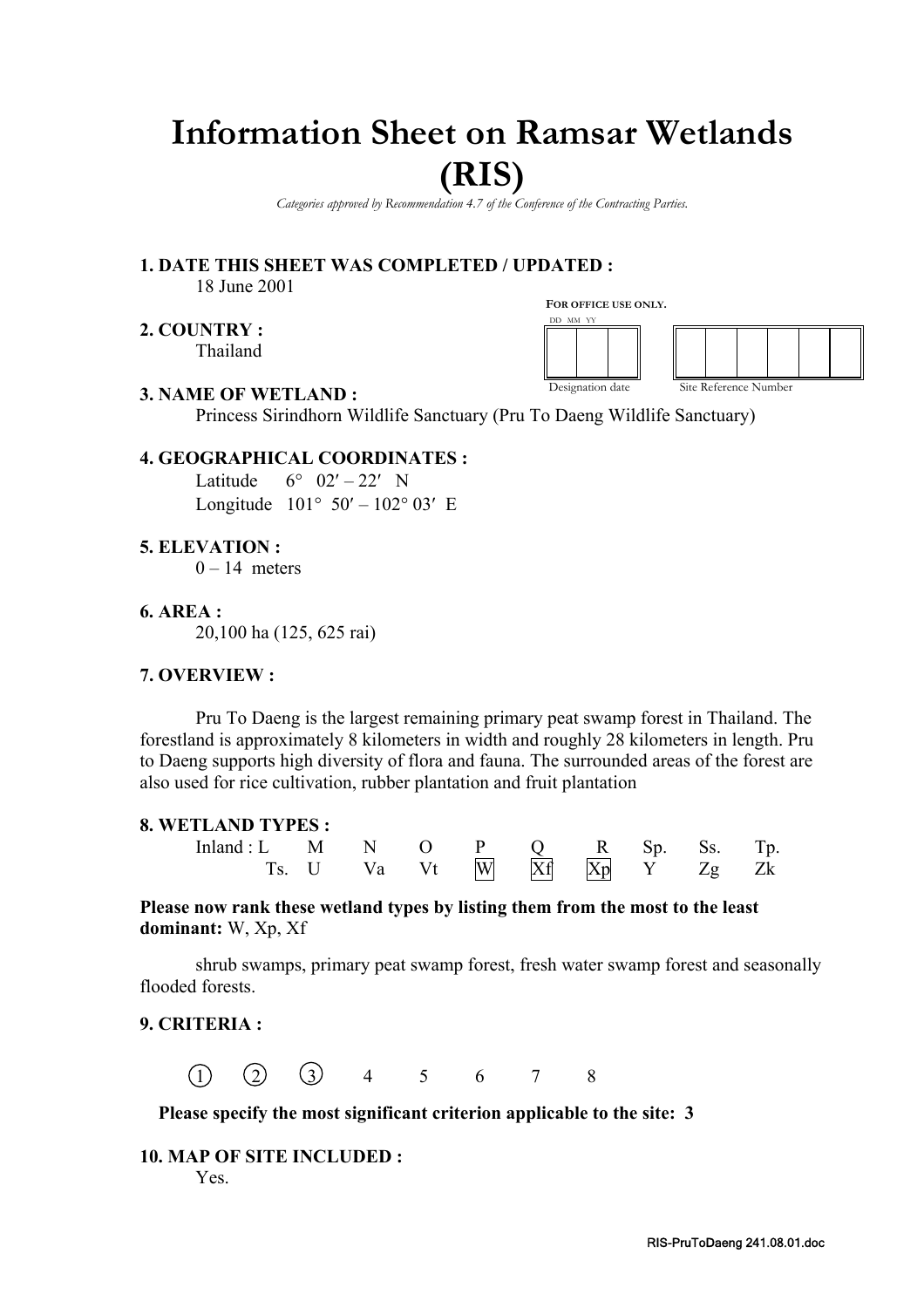#### **11. NAME AND ADDRESS OF THE COMPILER OF THIS FORM :**

Wildlife Conservation Division, Royal Forest Department 61 Phahon Yothin Road. Chatuchak, Bangkok 10900 Tel : (662) 5614292-3 Ext. 714 Fax : (662) 561-836

#### **12. JUSTIFICATION OF THE CRITERIA SELECFIED UNDER POINT 9 :**

Criteria 1 : Princess Sirindhorn Wildlife Sanctuary or Pru To Daeng is the largest remaining primary peat swamp forest in Thailand. The forestland is approximately 8 kilometers in width and roughly 28 kilometers in length. It is an example of a specific type of ecosystem.

Criteria 2 : At least 217 species of birds have been found. Three of them are globally vulnerable bird species and are also recorded as nationally critically endangered i.e. Lessor Adjutant Stork *(Leptoptilos javanicus*), Masked Finfoot (*Heliopais personata*), and Large Green-pegion (*Treron capellei*). Six of them are globally near threatened species i.e. Grey-headed Fish-eagle (*Ichthyopaga ichthyaetus*), Cinnamon-headed Pigeon (*T. fulvicollis*), Reddish Scops-owl (*Otus rufescens*)*,* Black Hornbill (*Anthracoceros malayanas*) Many-colored Barbet (*Megalaima rafflesii*)*,* and Olive-backed Woodpecker (*Dinopium ruffesii*), while Grey-headed Fish-eagle (*Ichthyopaga ichthyaetus*) and Cinnamon-headed Pigeon (*T. fulvicollis*) are also recorded as nationally critically endangered species. Whereas, Reddish Scops Owl (*Otus rufescens*)*,* Black Hornbill (*Anthracoceros malayanas*), Many-colored Barbet (*Megalaima rafflesii*)*,* Olive-baccked Woodpecker (*Dinopium ruffesii*), and also Purple Heron (*Ardea purpurea*)*,* and Rafoustailed Shama (*Copsychus pyrropygus*) are recorded as nationally endangered species of Thailand as well.

Found 52 reptile species in the site. One of them is a globally endangered reptile species i.e. False Gavial (*Tomistoma schlegelli*) and two of them are globally vulnerable reptile species i.e. Malayan Box Turtle (*Cuora amboinensis*) and Black Marsh Turtle (*Siebenrockiella crassicollis*). And, there are reports of the nationally threatened Salt Water Crocodile (*Crocodylus porosus*) also. Other general species are such as Water Monitor (*Varanus salvator*)*,* Elephant Trunk Snake (*Acrochordus javanicus*) Plumbeous Water Snake (*Enhydris plumbea*)*,* Bocourt's Water Snake (*E. bocourti*) and Malayan Brown Snake (*Xenelaphis hexagonatus*)*.*

There are at least 62 fish species found including the nationally vulnerable *Rasbora heteromorpha, R. pauciperforata, Indostomus paradoxus* and *Chaca bankanensis*.

(Forest Research Center 2000, Hilton-Taylor 2000).

Criteria 3 : Princess Sirindhorn Wildlife Sanctuary or Pru To Daeng supports high diversity of flora and fauna. The flora in this site is composing of 124 families, 470 species of which 109 families, 437 flowering plants and 15 families, 33 species of ferns are recorded (detailed under item 17). For fauna, there are at least 217 bird species, 62 fish species, 52 reptile species, 19 amphibian species, 106 butterfly species and 60 mammal species with 13 species of bats (detailed under item 18). (Forest Research Center, 2000)

#### **13. GENERAL LOCATION :**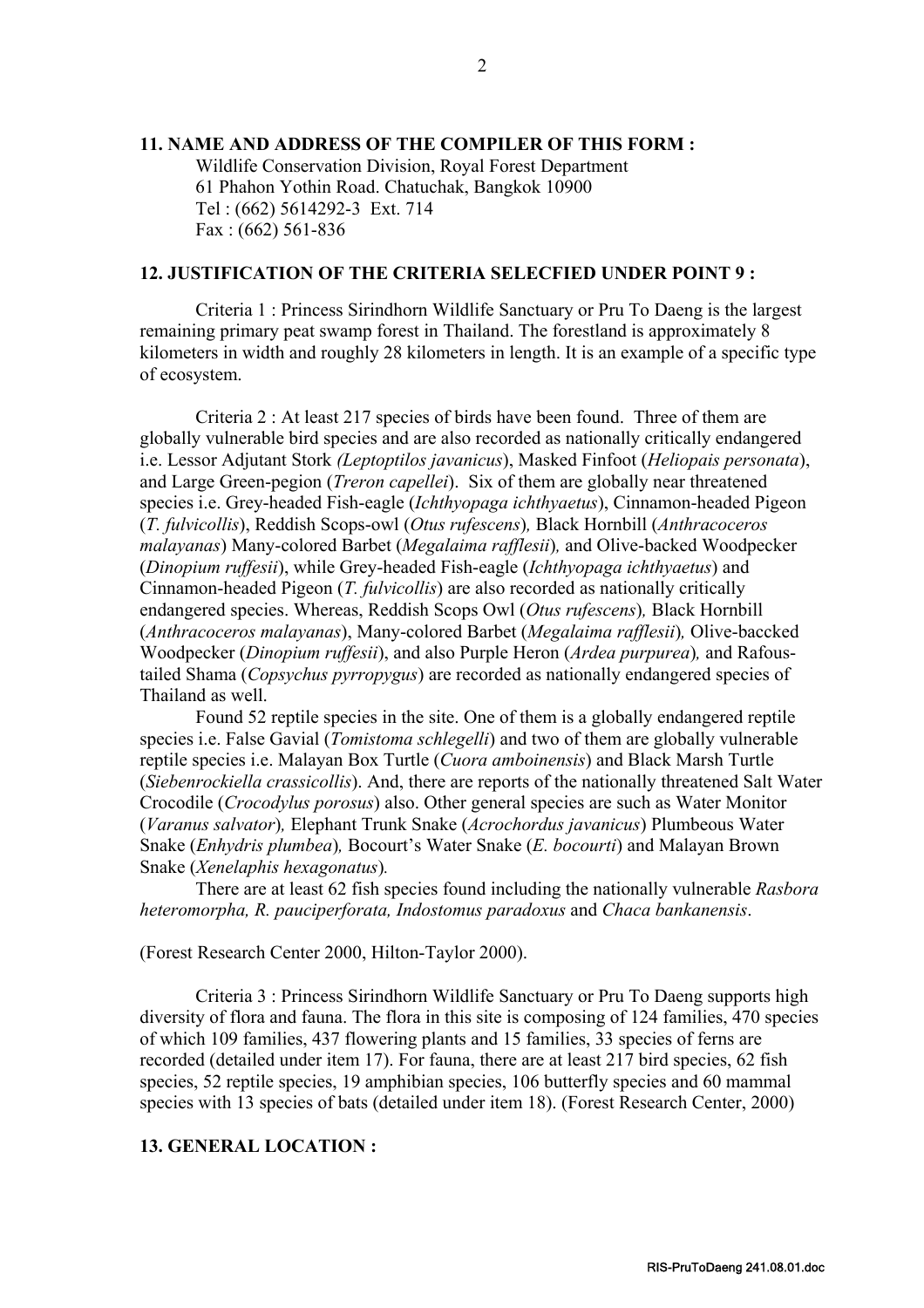The site is located approximately 1,140 km. south of Bangkok along the east coast of the peninsula near the malaysian border, in Muang, Takbai, Sungai-kolok and Sungaipadee District, Narathiwas Province between latitude 6° 02 - 6° 22′ N and longitude 101° 50′ - 102° 03′ E. The site encompasses the largest remaining peat swamp forest in Thailand, totaling almost 20, 260 ha.

#### **14. PHYSICAL FEATURES :**

The site lies parallel to the eastern coastline of Southern Region and is located about 7 km. inland as part of coastal geological evolution, forming a shallow inland sea and became a fresh water lake. Mostly areas were swampy, 0-14 m. height at sea level. Peat soil had high organic matter (>30%) because of organic accumulated and flooding all the year. Average water level  $\sim$  90-100 cm., rather acidity, pH water  $\sim$  4.0-5.5. The climate is fundamentally a tropical rainforest type. This area has a uniformly high temperature and heavy precipitation almost throughout of the year and no distinct long dry season. The mean annual temperature of 30 years(from 1968 to 1998) is 27-26°c mean annual rainfall 2,549 mm. Mostly falling in November - December under influenced of the northeastern monsoon. The mean annual relative humidity was 81.6 % which considerably high in comparison with other regions.

#### **15. HYDROLOGICAL VALUES**

The site have ability to store water and moderate water flow and hydrochemistry. That is important in controlling water quality and hydrological process. The northern part of the swamp forest discharges into Bang Nara River and the southern part discharges into Sungaikolok River. Water in the swamp forest reaches its peak during the period when the climate is under influenced of the northeastern monsoon.

#### **16. ECOLOGICAL FEATURES :**

The site is a unique ecosystem, many rare and uniquely adapted plant and animal species which are tolerant of waterlogged. Plant community in peat swamp was complex, homogenous and fragile, which can classify in to two groups as primary peat swamp and successioning peat swamp community, that dominated by *Melaleuca cajuputi* Powell or *Macaranga* spp.

In the primary peat swamp forest (climax ecosystem), the plants have adapted themselves to survive in the detrimental environment in developing peculiar characteristics; such as short tap root, strong, widespread lateral roots and mostly having stilt root. eg.: *Blumeodendron kurzii* and *Calophyllum teysmannii* var. *inophylloide;* some species have large plank buttresses as *Parishia insignis* and *Xylopia malayana.* Pneumatophores of various shapes are also common characters, mamely : peg-like of *Eleiodoxa conferta, Korthalsia laciniosa* and *Stemonurus secundiflorus*; knee rooted of *Ganua motleyana;* bridge-like of *Neesia malayana;* looped of *Horsfieldia crassifolia* and *Xylopia fusca;* and stilt-like of *Elaeocarpus macrocerus.*

The top storey(25-40 m.) of these forest dominated by *Xylopia fusca, Ganua moteyana,* , *Campnosperma coriaceum, Horsefielaia crassifolia, Sandoricum beccarianum* while *Garcinia cowa, Guniothalamus gigaleus* and *Baccaurea bracteata* found in the middle storey (5-20 m). The lower storey dominated by *Eleiodoxa conferta, Cyrtostachys renda* and *Licuala longecalycata.* Emergent trees , *Alstonia pneumatoaphora*, *A. angustiloba* and *Koompassia malaccensis* , are higher than the top storey(<40 m.) because they need more light and have more ability in competition with the others.

Climber are very sparse, except for certain places where clustering thorny rattans occur. These are *Calamus caesius*, *Daemonorops angustifolia* and *Korthalsia laciniosa*.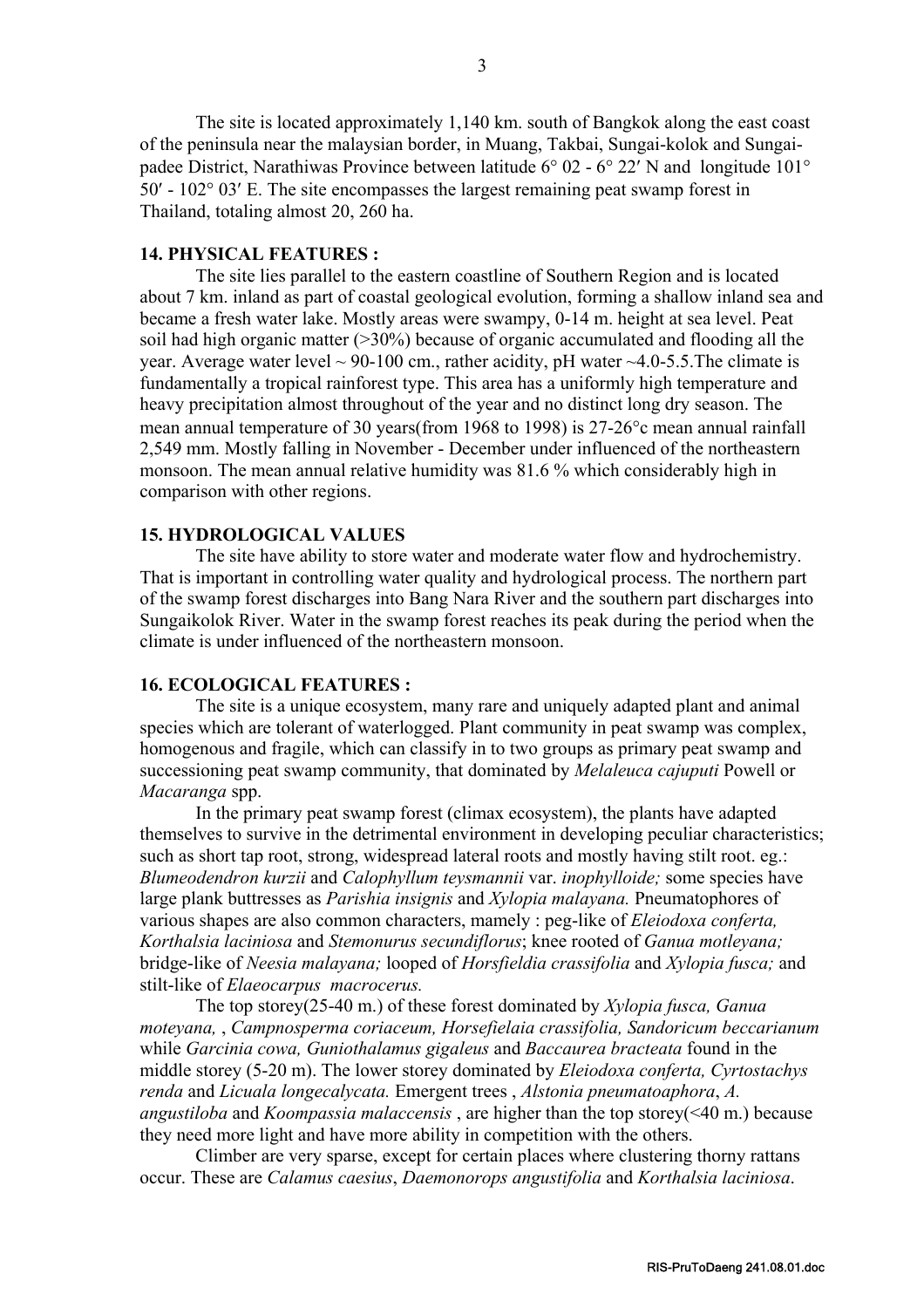Others climing species are such as *Dapania racemosa , Freycinetia angustifolia, F. javanica*.

Epiphytic plants are frequenly found on trees such as *Aeschynanthus parvifolia, Dischidia acutifolia, D. minor, Hoya micrantha, H. parasitica, Ficus microcarpa, Fagraea acuminatissma, F. tubulosa, Cymbidium finlaysonianum, Dendrobium concinnum* and *D. pensile.*

*Azolla pinnata, Blyxa japonica, Najas graminea* and *Hydrilla verticillata* can be found in the open water bodies of the forests. Aquatic plants which can be found on the edges of the water bodies include *Monochoria vaginalis, Centella asiatica* and *Lilium crustacea,* while *Lygodium circiuatum, Stenochlaena palustris* and *Acrostichum aureum* have often been found mixed with other vegetation.

In the area that peat soil was disturbed by drained, the original forest were cleared and the area were left idle and soil still has peat or organic matter, pioneer species, *Macaranga pruinosa,* invaded to substitute growth on this area ,and ground cover are fern. While, the area is repeatly razed by fire, strongly acidity soil, as in the peripheral sites of the swamp, the fire-resistant species *Melaleuca cajuputi* developed almost pure stands.

#### **17. NOTEWORTHY FLORA :**

None

#### **18. NOTEWORTHY FAUNA :**

**Birds:** At least 217 species of birds have been found.

Three of them are globally vulnerable bird species and are also recorded as nationally critically endangered i.e. Lessor Adjutant Stork *(Leptoptilos javanicus*), Masked Finfoot (*Heliopais personata*), and Large Green-pegion (*Treron capellei*).

Six of them are globally near threatened species i.e. Grey-headed Fish-eagle (*Ichthyopaga ichthyaetus*), Cinnamon-headed Pigeon (*T. fulvicollis*), Reddish Scops-owl (*Otus rufescens*)*,* Black Hornbill (*Anthracoceros malayanas*) Many-colored Barbet (*Megalaima rafflesii*)*,* and Olive-backed Woodpecker (*Dinopium ruffesii*)*.* Grey-headed Fish-eagle (*Ichthyopaga ichthyaetus*) and Cinnamon-headed Pigeon (*T. fulvicollis*) are also recorded as nationally critically endangered species. Whereas, Reddish Scops Owl (*Otus rufescens*)*,* Black Hornbill (*Anthracoceros malayanas*), Many-colored Barbet (*Megalaima rafflesii*)*,* Olive-baccked Woodpecker (*Dinopium ruffesii*), and also Purple Heron (*Ardea purpurea*)*,* and Rafous-tailed Shama (*Copsychus pyrropygus*) are recorded as nationally endangered species of Thailand as well.

**Reptiles:** Found 52 reptile species in the site.

One of them is a globally endangered reptile species i.e. False Gavial (*Tomistoma schlegelli*) and two of them are globally vulnerable reptile species i.e. Malayan Box Turtle (*Cuora amboinensis*) and Black Marsh Turtle (*Siebenrockiella crassicollis*). And, there are reports of the nationally threatened Salt Water Crocodile (*Crocodylus porosus*) also. Other general species are such as Water Monitor (*Varanus salvator*)*,* Elephant Trunk Snake (*Acrochordus javanicus*) Plumbeous Water Snake (*Enhydris plumbea*)*,* Bocourt's Water Snake (*E. bocourti*) and Malayan Brown Snake (*Xenelaphis hexagonatus*)*.*

**Fishes:** There are at least 62 fish species found including the nationally vulnerable *Rasbora heteromorpha, R. pauciperforata, Indostomus paradoxus* and *Chaca bankanensis*.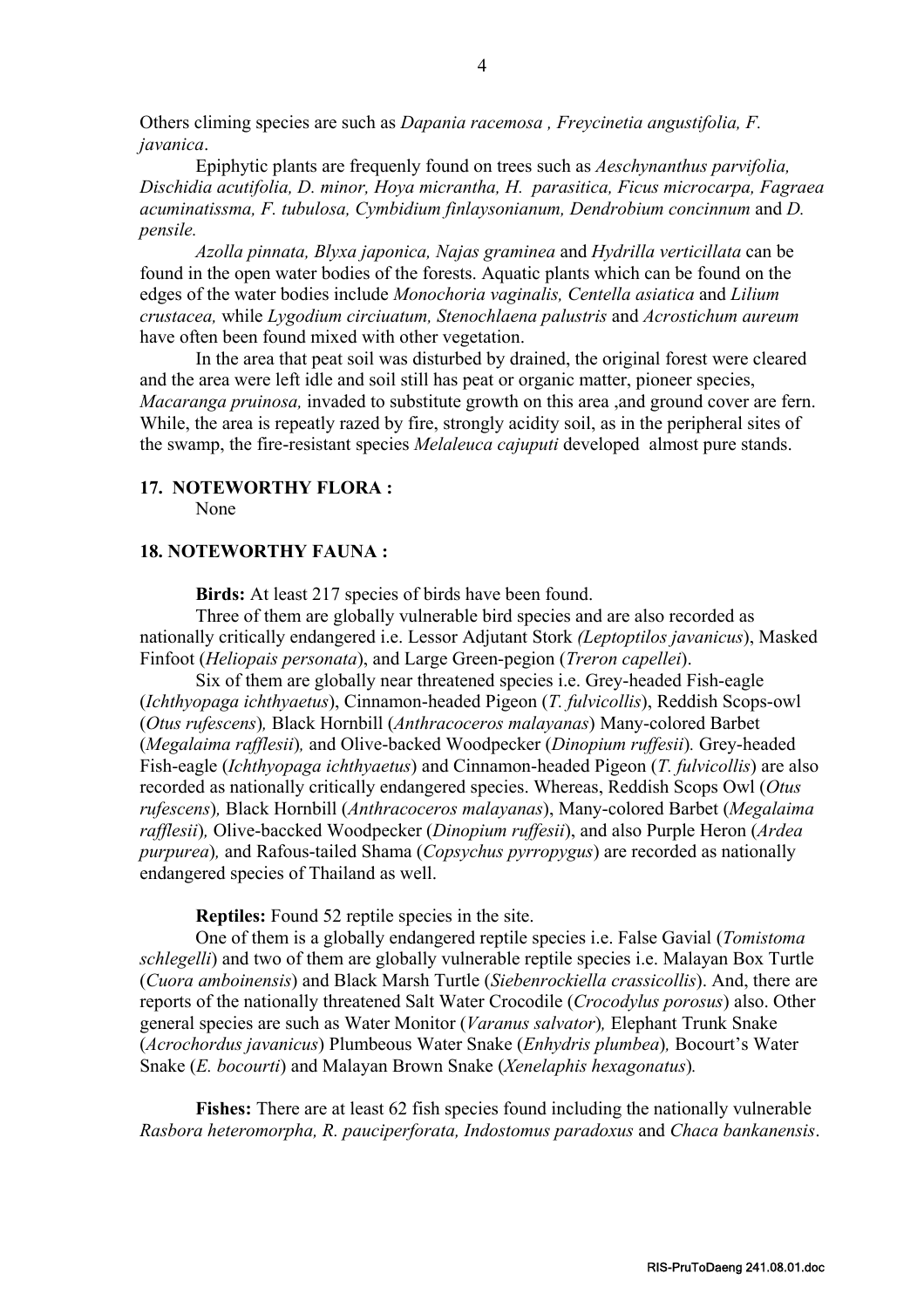**Amphibians:** Amphibians 19 species are found in the site such as Upland Green Frog (*Rana chalconota*)*,* Rough-sided Frog (*R. glandulosa*)*,* Masked Frog (*R*. *paramacrodon*)*,* Collet's Tree Frog (*Polypedates colleti*)*,* Butler's Frog's (*Microphyla butleri*)*,* Inornate Froglet *(M. inorata*)*, Occidozyga hima* and Straight-ridged Toadd (*Bufo parvus*)*.*

**Butterflies:** Butterflies 106 species were recorded such as *Papilio paris paris, Pareronia anias, Loxora atymnus continentalis* and *Stichophthalma godfreyi.*

**Mammals:** Found 60 mammal species such as Banded Langur (*Presbytis melalophos*) Crab-eating Macaque (*Macaca fascicularis*), Panther (*Panthera pardus*), Common Wild Pig (*Sus scrofa*)*,* Greater Mouse Deer (*Tragulus napu*)*,* Lesser Mouse Deer (*T. javanicus),* Small-clawed otter (*Aonyx cinerea*)*,* Gray-bellied Squirrel (*Callosciurus caniceps*) and included 16 species of bats. Two of them are globally near threatened species i.e. Banded Langur (*Presbytis melalophos*) and Crab-eating Macaque (*Macaca fascicularis*).

(Forest Research Center 2000, Hilton-Taylor 2000).

#### **19. SOCIAL AND CULTURAL VALUES :**

Pru To Daeng is a famous tourist site of Narathiwat Province. Communities around the forest largely depend on direct and indirect use of the forest's product such as fisheries, melaleuca logging (for make charcoal) and mostly, local people harvested for the household consumption.

#### **20. LAND TENURE/OWNERSHIP OF :**

Most of the area proposed is wildlife sanctuary, that has been operated by the Royal Forest Department with surrounding privately–owned land mostly use either for agriculture.

#### **21. CURRENT LAND USE** :

Onsite : preserve the biological diversity and research. Surrounding areas : agriculture and human settlement.

#### **22. FACTORS (PAST, PRESENT OR POTENTIAL) ADVERSELY AFFECTING THE SITE'S ECOLOGICAL CHARACTER, INCLUDING CHANGES IN LAND USE AND DEVELOPMENT PROJECT :**

Since 1981, a number of public agencies have been implementing many development projects in Pru To Daeng. These project have had severe impacts to the forest, including the loss of two-third of the forest area from increase in soil acidity, clearing and bush burning. Some parts of the forest were cleared for rice cultivation, These areas had, however, been able to be cultivated for only 1-2 years, due to high acidity and were replaced by Melaleuca forests. The highest level of destruction in the forest occurred in 1983.,

- Pru To Daeng was declared as wildlife sanctuary, the section 160 of the  $108<sup>th</sup>$  issue of the Royal Decree, on September 12, 1991.
- Some parts of the swamp forest are reserved forests, while the remaining are generally public land. The surrounded areas are privately owned. These areas are situated at higher elevation than the forests and are thus densely populated. There are roads encircled the swamp forest.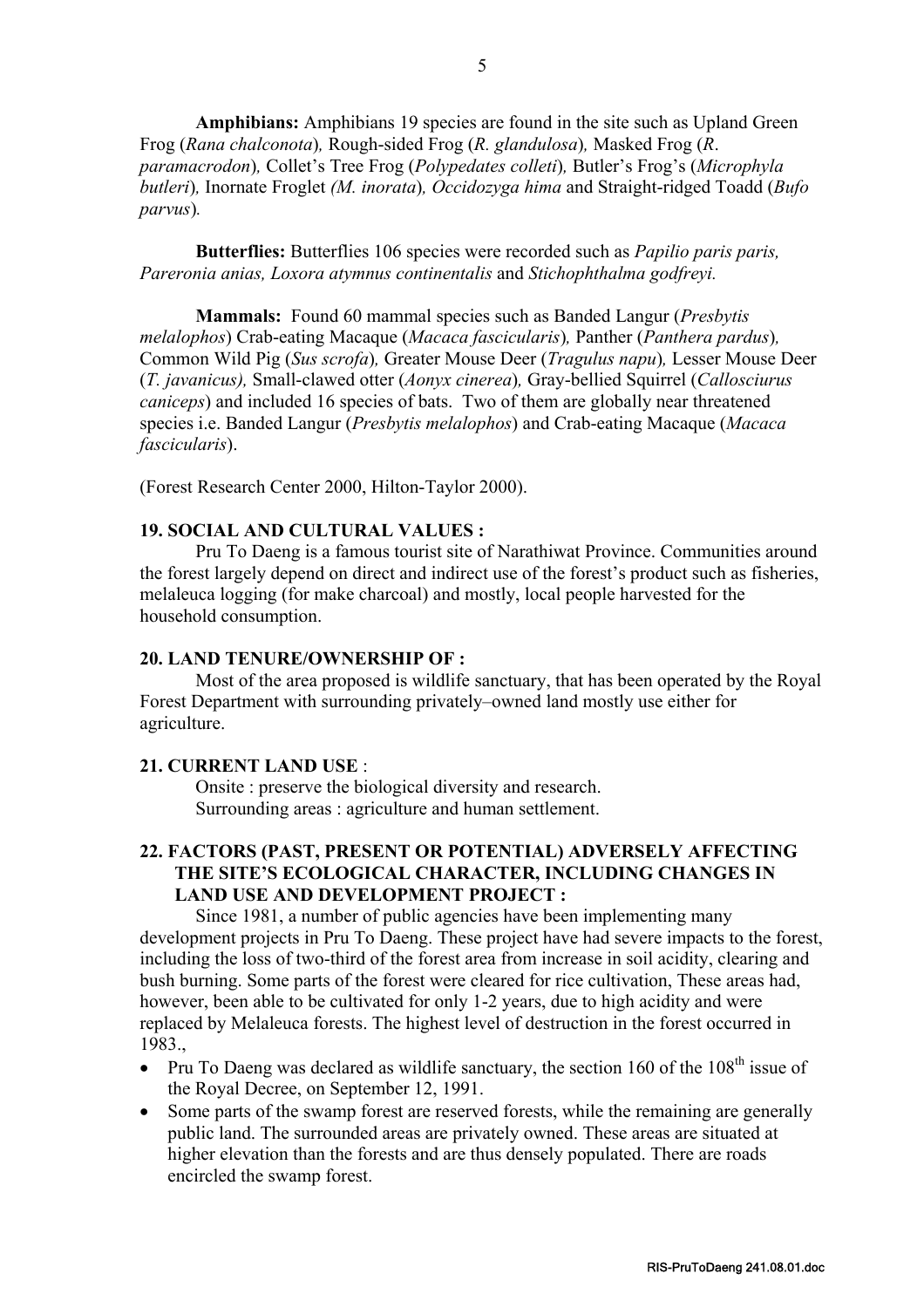• The forest is currently under threat from forest fire, land encroachment and illegal collection of rare plants and animals.

#### **23. CONSERVATION MEASURES TAKEN :**

After the development project, many strategy for conservation was taken.

#### **24. CONSERVATION MEASURES PROPOSED BUT NOT YET IMPLEMENTED :**

Master plan management, conducted by Faculty of Forestry, was approved by the Royal Forest Department and the plan for building capacity of its own staff will be implemented first in the next few years.

#### **25. CURRENT SCIENTIFIC RESEARCH AND FACILITIES :**

Pru To Daeng is the largest remaining peat swamp forest in Thailand the forest is thus of tremendous importance for research and study. Sirindhorn Peat Swamp Forest Research and Nature Study Center conduct research and support the research project of other organization and encourage peat swamp forest conservation and disseminate information about peat swamp ecology.

#### **26. CURRENT CONSERVATION EDUCATION :**

Sirindhorn Peat Swamp Forest Research and Nature Study Center disseminates information about peat swamp forest ecology and acts as visitor center for students and tourist to study on ecosystem.

### **27. CURRENT RECREATION AND TOURISM :**

None

#### **28. JURISDICTION :**

The site is managed by Wildlife Conservation Division, The Royal Forest Department and Narathiwat Province.

#### **29. MANAGEMENT AUTHORITY :**

Pru To Dang Wildlife Sanctuary Office, The Royal Forest Department Post Box 12, Muang District, Narathiwat Province, 96000 Thailand. Tel. 66-73-437228

#### **30. BIBLIOGRAPHICAL REFERENCES :**

- Santisuk. T, Niyomdham. C. 1985. Sone Conservation problems of peat swamp forest in Thailand, pp. 206-230. *In* T. Smittiuand and W.Y. Brockelman (eds.). Nature Conservation in Thailand Bangkok. The Siam Society, Bangkok. 324 p.
- Plengklai, C. and Niyomtham, C.. 1991. Flora in Peat Swamp Areas of Narathiwat. Phikul Thong Study Centre, S. Sombun Press, Bangkok. 368 p.
- Vijarnsorn, P. 1996. Soil ecosystem of the coastal wetlands in Thailand. NODAI Research Institute, Tokyo University of Agriculture. Tokyo. 208 p.